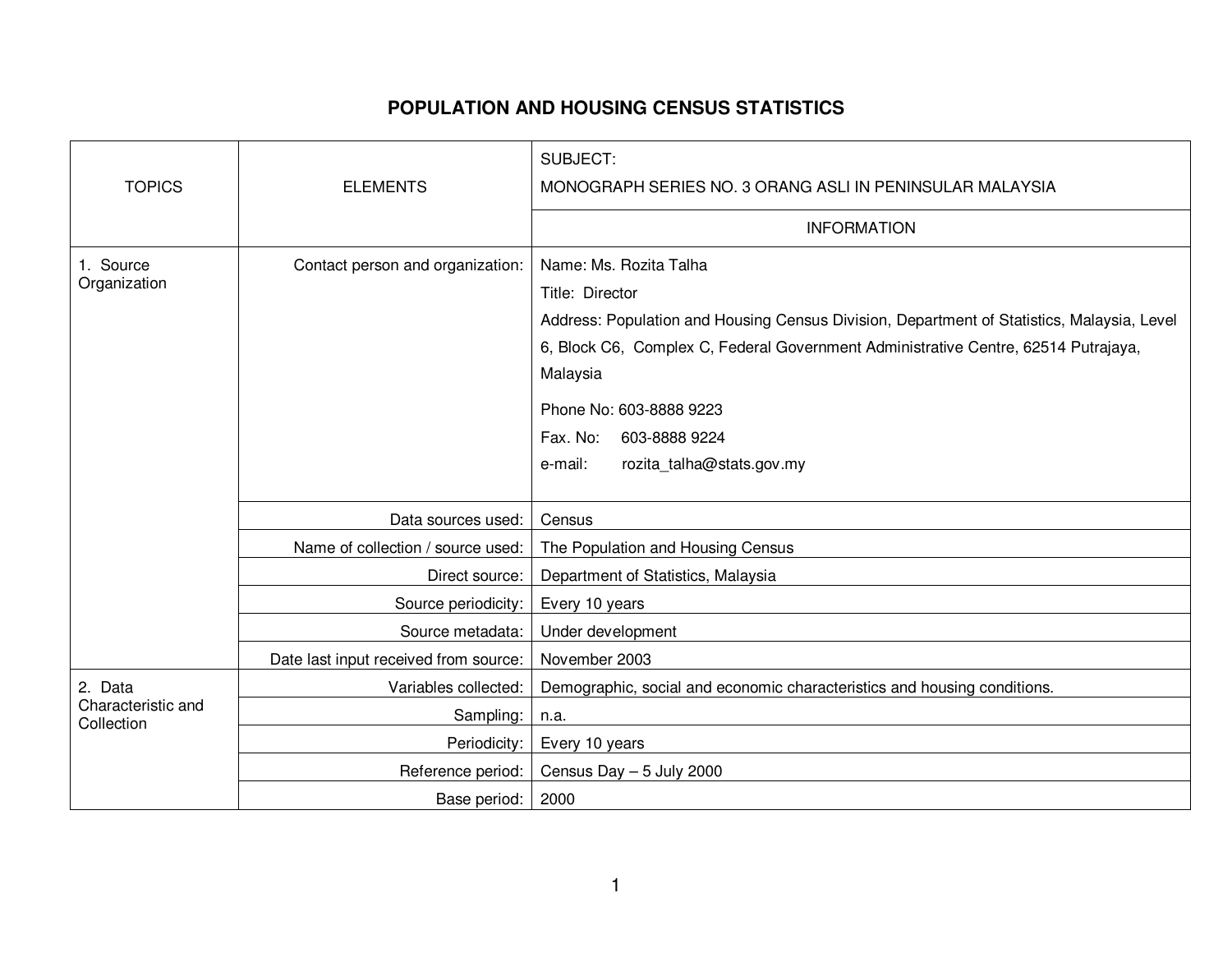|                                                               | Date last updated:                            | 2000                                                                                                                                                 |
|---------------------------------------------------------------|-----------------------------------------------|------------------------------------------------------------------------------------------------------------------------------------------------------|
|                                                               | Link to release calendar:                     | n.a.                                                                                                                                                 |
|                                                               | Other data characteristics and<br>collection: | n.a.                                                                                                                                                 |
| 3. Statistical<br>Population and<br>Scope of the Data         | Statistical population:                       | All Households                                                                                                                                       |
|                                                               | Geographical coverage:                        | Malaysia                                                                                                                                             |
|                                                               | Sector coverage:                              | n.a.                                                                                                                                                 |
|                                                               | Institutional coverage:                       | n.a.                                                                                                                                                 |
|                                                               | Item coverage                                 | n.a.                                                                                                                                                 |
|                                                               | Population coverage:                          | Orang Asli in Peninsular Malaysia                                                                                                                    |
|                                                               | Product coverage:                             | n.a.                                                                                                                                                 |
|                                                               | Other coverage:                               | n.a.                                                                                                                                                 |
| 4. Statistical<br>Concepts and<br><b>Classifications Used</b> | Key statistical concepts used:                | Demography and Household concepts based on Principles and Recommendations for<br>Population and Housing Census, Revision 1 United Nation guidelines. |
|                                                               | Classifications used:                         | 1. Occupation classification in accordance with Malaysian Standard Classification of<br>Occupations, (MASCO) 1998.                                   |
|                                                               |                                               | 2. Industry classification in accordance with Malaysia Standard Industrial Classification<br>(MSIC) 2000                                             |
| 5. Statistical<br>Computation and<br>Dissemination            | Aggregation and consolidation:                | n.a.                                                                                                                                                 |
|                                                               | Estimation:                                   | n.a.                                                                                                                                                 |
|                                                               | Imputation:                                   | n.a.                                                                                                                                                 |
|                                                               | Transformations:                              | n.a.                                                                                                                                                 |
|                                                               | Validation:                                   | n.a.                                                                                                                                                 |
|                                                               | Index type:                                   | n.a.                                                                                                                                                 |
|                                                               | Weights:                                      | n.a.                                                                                                                                                 |
|                                                               | Seasonal adjustment:                          | n.a.                                                                                                                                                 |